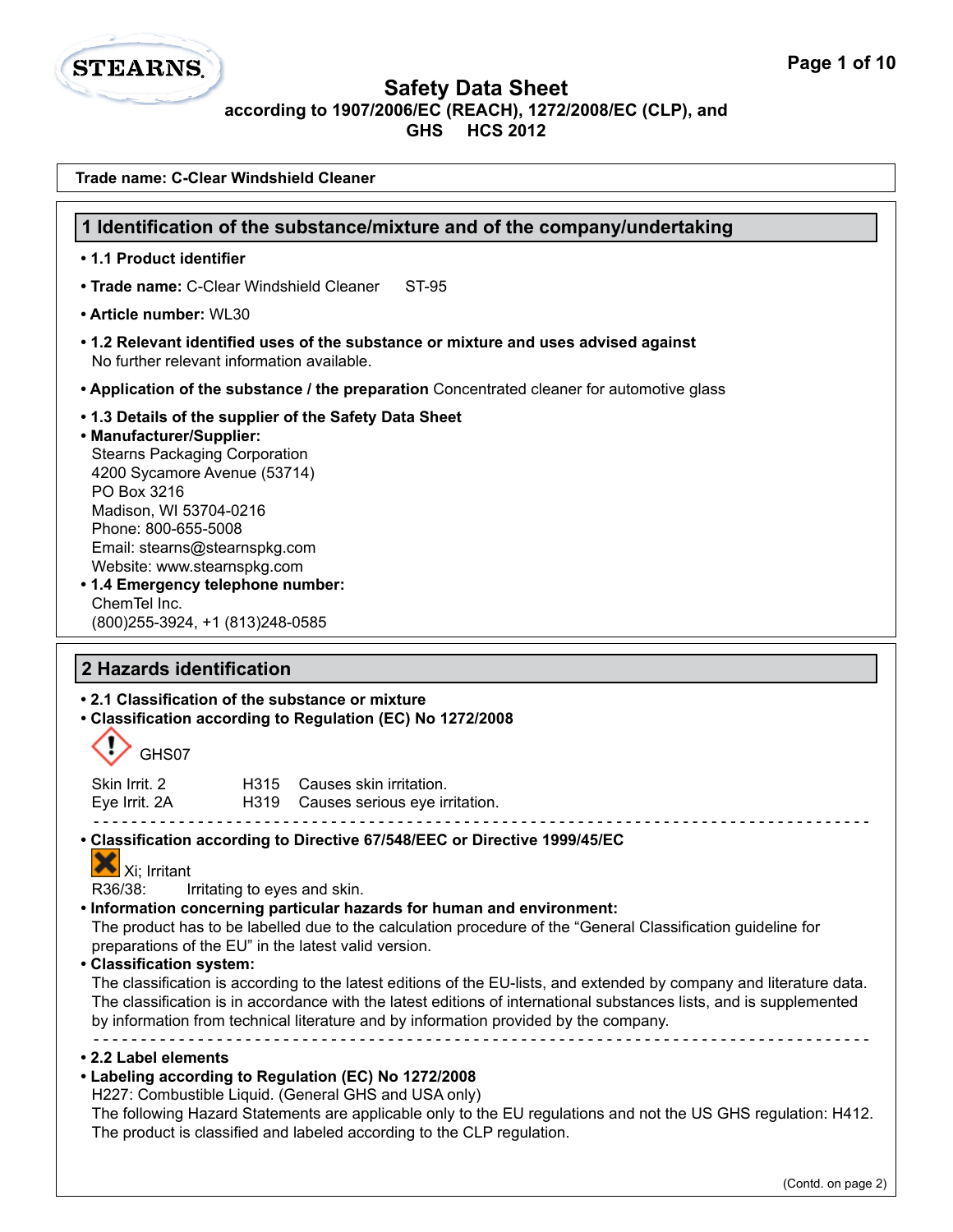| • Hazard pictograms<br>GHS07<br>• Signal word Warning<br>• Hazard statements | (Contd. from page 1)                                                                |
|------------------------------------------------------------------------------|-------------------------------------------------------------------------------------|
|                                                                              |                                                                                     |
|                                                                              |                                                                                     |
|                                                                              |                                                                                     |
|                                                                              |                                                                                     |
|                                                                              |                                                                                     |
| H315 Causes skin irritation.                                                 |                                                                                     |
| H319 Causes serious eye irritation.                                          |                                                                                     |
| • Precautionary statements                                                   |                                                                                     |
| P280                                                                         | Wear protective gloves/eye protection/face protection.                              |
| P264                                                                         | Wash hands thoroughly after handling.                                               |
| P305+P351+P338                                                               | IF IN EYES: Rinse cautiously with water for several minutes. Remove contact lenses, |
|                                                                              | if present and easy to do. Continue rinsing.                                        |
| P337+P313                                                                    | If eye irritation persists: Get medical advice / attention.                         |
| P302+P352                                                                    | IF ON SKIN: Wash with plenty of water.                                              |
| P362+P363                                                                    | Take off contaminated clothing and wash it before reuse.                            |
| P332+P313                                                                    | If skin irritation occurs: Get medical advice/attention.                            |

# **3 Composition/information on ingredients**

#### **• 3.2 Mixtures**

**• Description:** Mixture of substances listed below with nonhazardous additions.

| • Dangerous components:    |                                                                          |           |
|----------------------------|--------------------------------------------------------------------------|-----------|
| CAS: 107-98-2              | 1-methoxy-2-propanol                                                     | $< 3.0\%$ |
| EINECS: 203-539-1          | R <sub>10</sub> -67                                                      |           |
| Index number: 603-064-00-3 | $\bullet$ Flam. Liq. 3, H226                                             |           |
|                            | STOT SE 3, H336                                                          |           |
| CAS: 68585-34-2            | Dodecyl alcohol ethoxylate (1) Sulfate Sodium Salt                       | $< 5.0\%$ |
| NLP: 500-223-8             | $X$ Xn R22; $X$ Xi R36/38                                                |           |
|                            | Acute Tox. 4, H302; Skin Irrit. 2, H315; Eye Irrit. 2A, H319             |           |
| CAS: 1336-21-6             | Ammonium Hydroxide Solution                                              | $2.0\%$   |
| EINECS: 215-647-6          | $\text{F}$ C R34; $\text{X}$ Xn R22; $\text{X}$ Xi R41; $\text{X}$ N R50 |           |
|                            | Skin Corr. 1A, H314; Eye Dam. 1, H318                                    |           |
|                            | Aquatic Acute 1, H400                                                    |           |
|                            | Acute Tox. 4, H302                                                       |           |

**• Additional information:** For the wording of the listed risk phrases refer to section 16.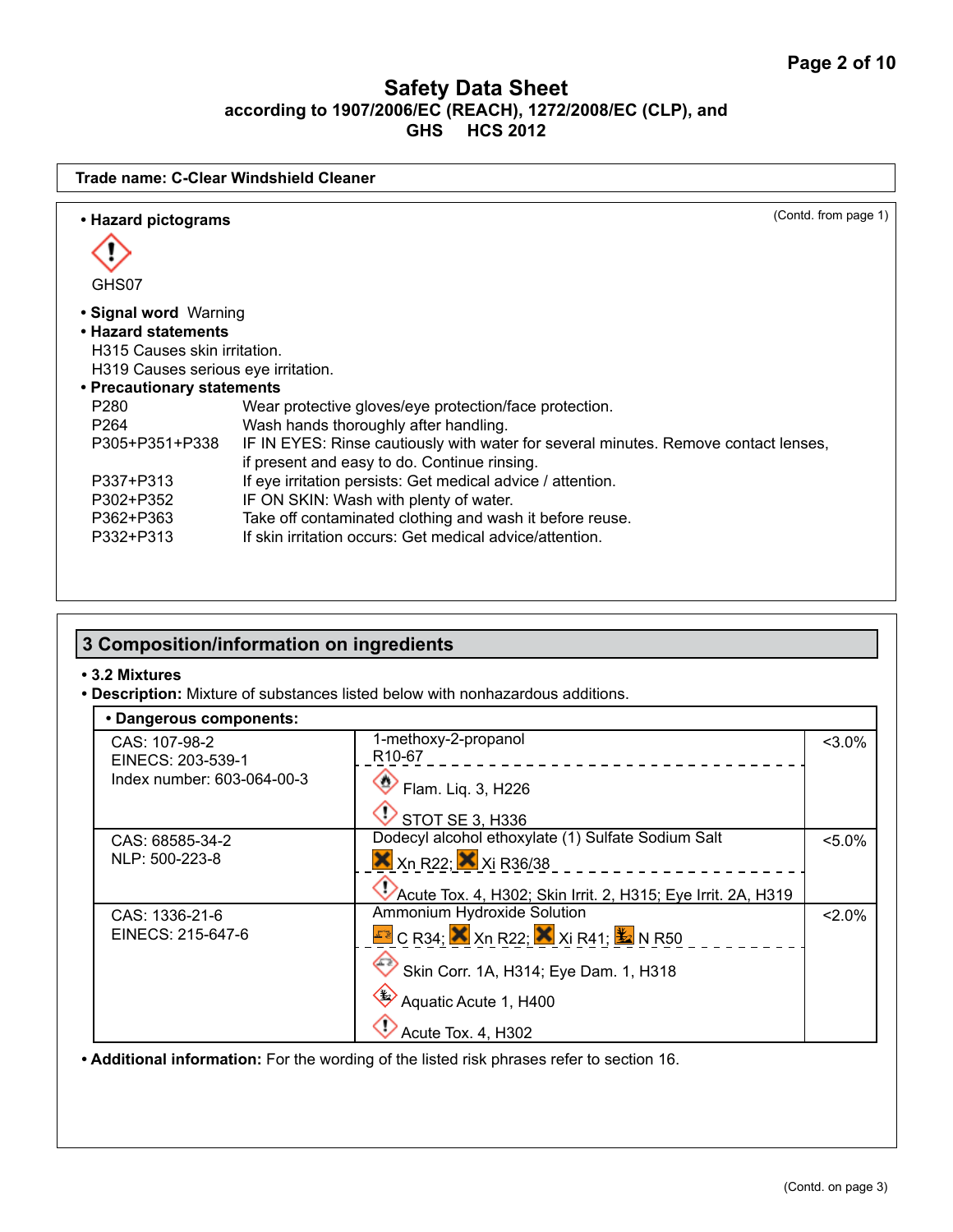**Trade name: C-Clear Windshield Cleaner**

(Contd. from page 2)

#### **4 First-aid measures**

- **4.1 Description of first aid measures**
- **General information:** No special measures required.
- **After inhalation:** Supply fresh air; consult doctor in case of complaints.
- **After skin contact:** Immediately wash with water and soap and rinse thoroughly. If skin irritation continues, consult a doctor.
- **After eye contact:**

Remove contact lenses if worn.

Rinse opened eye for several minutes under running water. If symptoms persist, consult a doctor.

**• After swallowing:** 

Rinse out mouth and then drink plenty of water. Do not induce vomiting; call for medical help immediately.

**• 4.2 Most important symptoms and effects, both acute and delayed**  Cramp Nausea

**Thirst** 

- **Hazards** No further relevant information available.
- **4.3 Indication of any immediate medical attention and special treatment needed** No further relevant information available.

#### **5 Fire-fighting measures**

- **5.1 Extinguishing media**
- **Suitable extinguishing agents:** CO2, powder or water spray. Fight larger fires with water spray or alcohol resistant foam.
- **For safety reasons unsuitable extinguishing agents:** None.
- **5.2 Special hazards arising from the substance or mixture** No further relevant information available.
- **5.3 Advice for firefighters**
- **Protective equipment:**

Wear self-contained respiratory protective device. Wear fully protective suit.

**• Additional information** No further relevant information available.

### **6 Accidental release measures**

| • 6.1 Personal precautions, protective equipment and emergency procedures                        |
|--------------------------------------------------------------------------------------------------|
| Wear protective equipment. Keep unprotected persons away.                                        |
| Ensure adequate ventilation                                                                      |
| Keep away from ignition sources.                                                                 |
| • 6.2 Environmental precautions:                                                                 |
| Dilute with plenty of water.                                                                     |
| Do not allow to enter sewers/ surface or ground water.                                           |
| .6.3 Methods and material for containment and cleaning up:                                       |
| Absorb with liquid-binding material (sand, diatomite, acid binders, universal binders, sawdust). |
| Ensure adequate ventilation.                                                                     |
| • 6.4 Reference to other sections                                                                |
| See Section 7 for information on safe handling.                                                  |
| See Section 8 for information on personal protection equipment.                                  |
| See Section 13 for disposal information.                                                         |

(Contd. on page 4)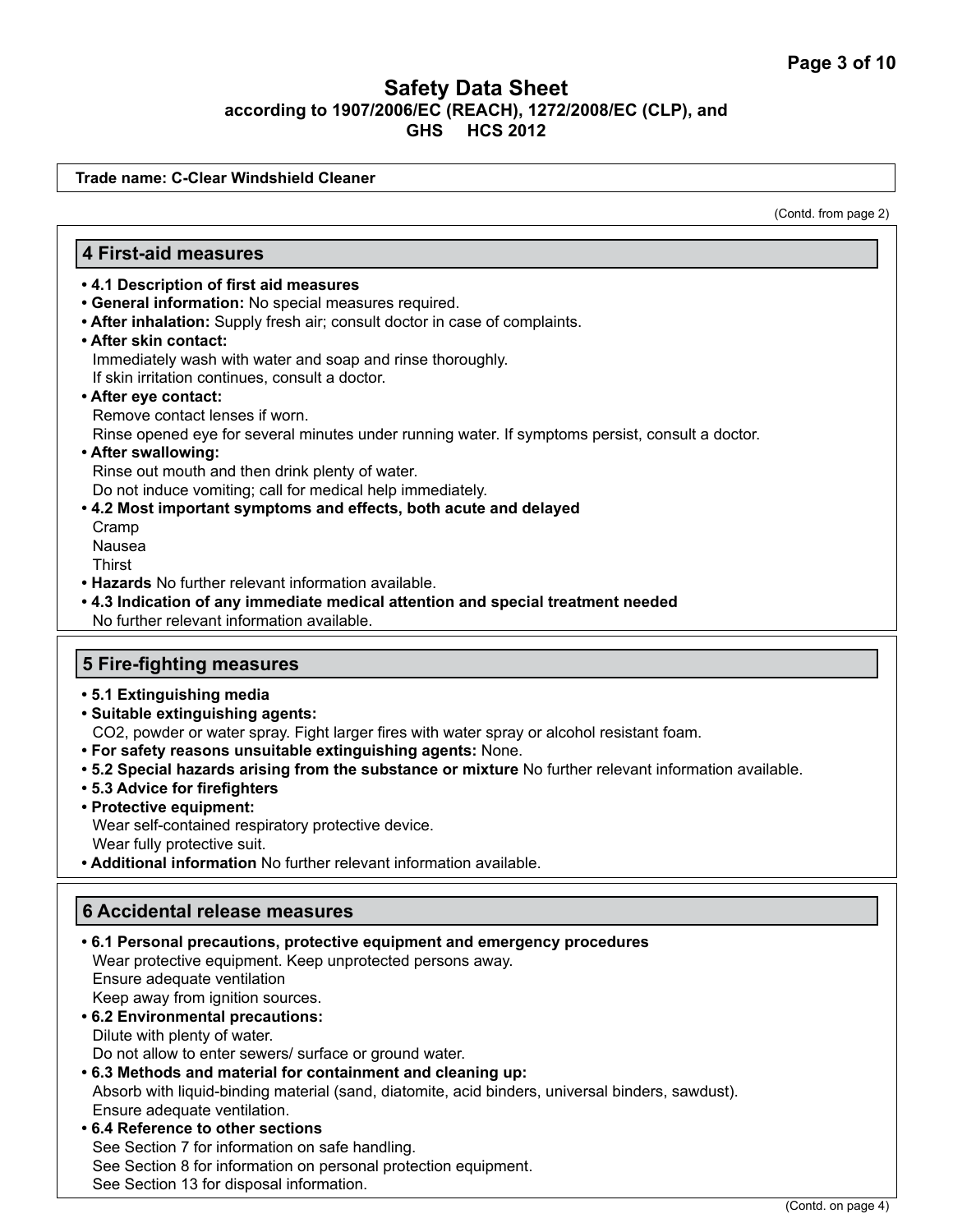**Trade name: C-Clear Windshield Cleaner**

(Contd. from page 3)

#### **7 Handling and storage**

- **7.1 Precautions for safe handling** Ensure good ventilation/exhaustion at the workplace. Prevent formation of aerosols.
- **Information about fire and explosion protection:** No special measures required.
- **7.2 Conditions for safe storage, including any incompatibilities**
- **Storage:**
- **Requirements to be met by storerooms and receptacles:** No special requirements.
- **Information about storage in one common storage facility:** Store away from foodstuffs.
- **Further information about storage conditions:** Keep container tightly sealed.
- **7.3 Specific end use(s)** No further relevant information available.

#### **8 Exposure controls/personal protection**

**• Additional information about design of technical facilities:** No further data; see item 7.

**• 8.1 Control parameters**

| . Ingredients with limit values that require monitoring at the workplace: |                                                                                                                      |  |
|---------------------------------------------------------------------------|----------------------------------------------------------------------------------------------------------------------|--|
| 107-98-2 1-methoxy-2-propanol                                             |                                                                                                                      |  |
| IOELV (EU)                                                                | Short-term value: 568 mg/m <sup>3</sup> , 150 ppm<br>Long-term value: 375 mg/m <sup>3</sup> , 100 ppm<br><b>Skin</b> |  |
| REL (USA)                                                                 | Short-term value: 540 mg/m <sup>3</sup> , 150 ppm<br>Long-term value: 360 mg/m <sup>3</sup> , 100 ppm                |  |
| TLV (USA)                                                                 | Short-term value: 369 mg/m <sup>3</sup> , 100 ppm<br>Long-term value: 184 mg/m <sup>3</sup> , 50 ppm                 |  |
| EL (Canada)                                                               | Short-term value: 75 ppm<br>Long-term value: 50 ppm                                                                  |  |
| EV (Canada)                                                               | Short-term value: 550 mg/m <sup>3</sup> , 150 ppm<br>Long-term value: 365 mg/m <sup>3</sup> , 100 ppm                |  |

**• DNELs** No further relevant information available.

- **PNECs** No further relevant information available.
- **Additional information:** The lists valid during the making were used as basis.
- **8.2 Exposure controls**
- **Personal protective equipment:**
- **General protective and hygienic measures:**  The usual precautionary measures are to be adhered to when handling chemicals. Keep away from foodstuffs, beverages and feed. Immediately remove all soiled and contaminated clothing. Wash hands before breaks and at the end of work. Avoid contact with the eyes and skin.
- **Respiratory protection:** Not required under normal conditions of use.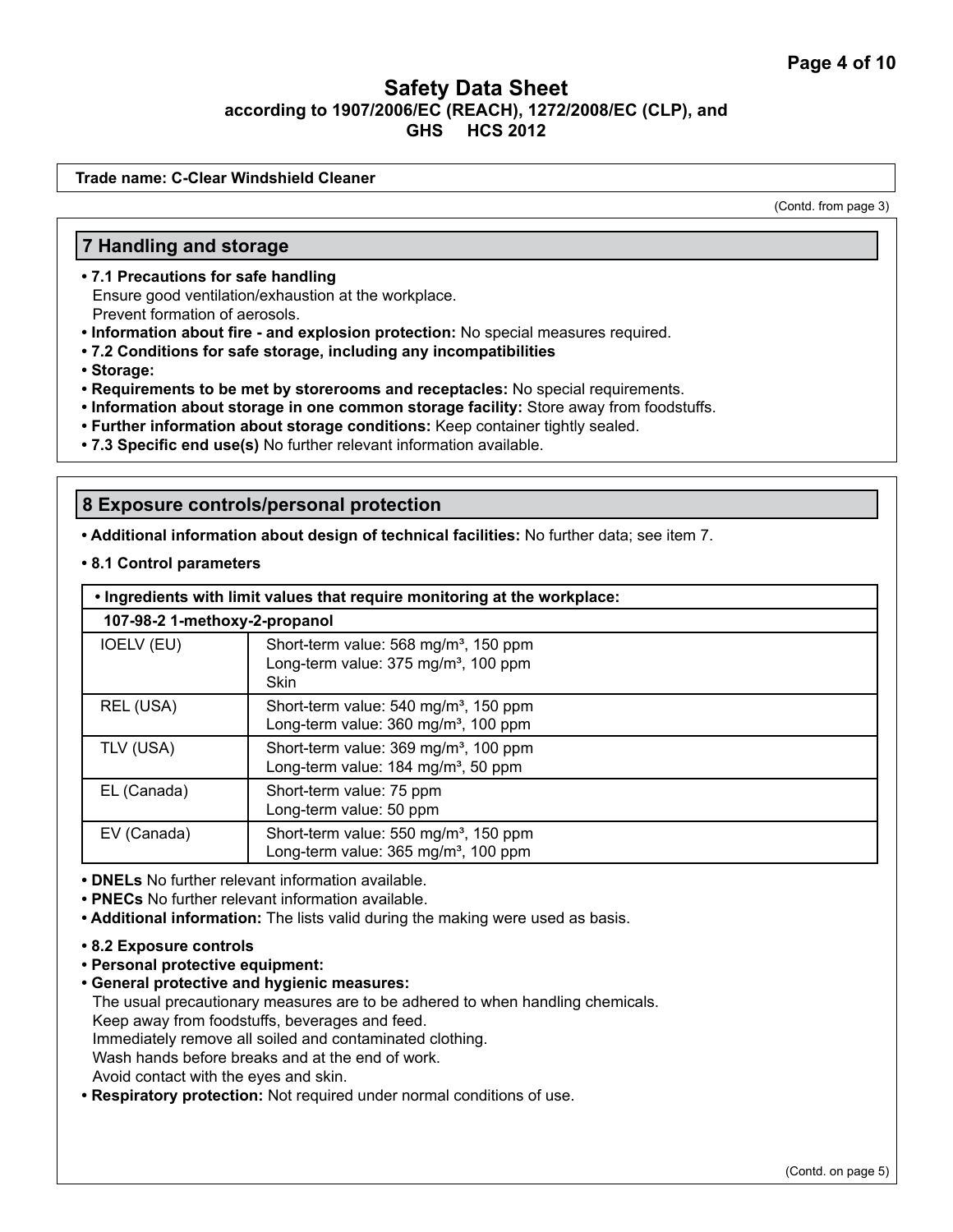**Trade name: C-Clear Windshield Cleaner**

| • Protection of hands:                                                                                                                                                                                                                                                                                                                               | (Contd. from page 4)                                                                                                                                                                                                       |  |
|------------------------------------------------------------------------------------------------------------------------------------------------------------------------------------------------------------------------------------------------------------------------------------------------------------------------------------------------------|----------------------------------------------------------------------------------------------------------------------------------------------------------------------------------------------------------------------------|--|
| Protective gloves                                                                                                                                                                                                                                                                                                                                    |                                                                                                                                                                                                                            |  |
| Due to missing tests no recommendation to the glove material can be given for the product/ the<br>preparation/ the chemical mixture.                                                                                                                                                                                                                 | The glove material has to be impermeable and resistant to the product the substance the preparation.<br>Selection of the glove material on consideration of the penetration times, rates of diffusion and the degradation. |  |
| • Material of gloves<br>quality and varies from manufacturer to manufacturer. As the product is a preparation of several                                                                                                                                                                                                                             | The selection of the suitable gloves does not only depend on the material, but also on further marks of                                                                                                                    |  |
| substances, the resistance of the glove material can not be calculated in advance and has therefore to be<br>checked prior to the application.                                                                                                                                                                                                       |                                                                                                                                                                                                                            |  |
| • Penetration time of glove material<br>The exact break through time has to be found out by the manufacturer of the protective gloves and has to                                                                                                                                                                                                     |                                                                                                                                                                                                                            |  |
| be observed.<br>. For the permanent contact gloves made of the following materials are suitable:<br>Nitrile rubber, NBR<br>Neoprene gloves<br>Butyl rubber, BR<br>Natural rubber, NR                                                                                                                                                                 |                                                                                                                                                                                                                            |  |
| • Eye protection:                                                                                                                                                                                                                                                                                                                                    |                                                                                                                                                                                                                            |  |
| Safety glasses                                                                                                                                                                                                                                                                                                                                       |                                                                                                                                                                                                                            |  |
| • Body protection:<br>Not required under normal conditions of use.<br>Protection may be required for spills.<br>• Limitation and supervision of exposure into the environment<br>No further relevant information available.<br>• Risk management measures<br>See Section 7 for additional information.<br>No further relevant information available. |                                                                                                                                                                                                                            |  |
|                                                                                                                                                                                                                                                                                                                                                      |                                                                                                                                                                                                                            |  |
| 9 Physical and chemical properties                                                                                                                                                                                                                                                                                                                   |                                                                                                                                                                                                                            |  |
| • 9.1 Information on basic physical and chemical properties                                                                                                                                                                                                                                                                                          |                                                                                                                                                                                                                            |  |
| • General Information<br>• Appearance:                                                                                                                                                                                                                                                                                                               |                                                                                                                                                                                                                            |  |
| Form:                                                                                                                                                                                                                                                                                                                                                | Liquid                                                                                                                                                                                                                     |  |
| Color:                                                                                                                                                                                                                                                                                                                                               | Light blue                                                                                                                                                                                                                 |  |
| • Odor:                                                                                                                                                                                                                                                                                                                                              | Ammonia and ether-like                                                                                                                                                                                                     |  |
| • Odor threshold:                                                                                                                                                                                                                                                                                                                                    | Not determined.                                                                                                                                                                                                            |  |
| • pH-value at 25 °C:                                                                                                                                                                                                                                                                                                                                 | 11.5 $\pm$ 0.5 for concentrate                                                                                                                                                                                             |  |
| • Change in condition                                                                                                                                                                                                                                                                                                                                |                                                                                                                                                                                                                            |  |
| <b>Melting point/Melting range:</b>                                                                                                                                                                                                                                                                                                                  | Undetermined.                                                                                                                                                                                                              |  |
| <b>Boiling point/Boiling range:</b>                                                                                                                                                                                                                                                                                                                  | 212 °F / 100 °C                                                                                                                                                                                                            |  |
|                                                                                                                                                                                                                                                                                                                                                      | (Contd. on page 5)                                                                                                                                                                                                         |  |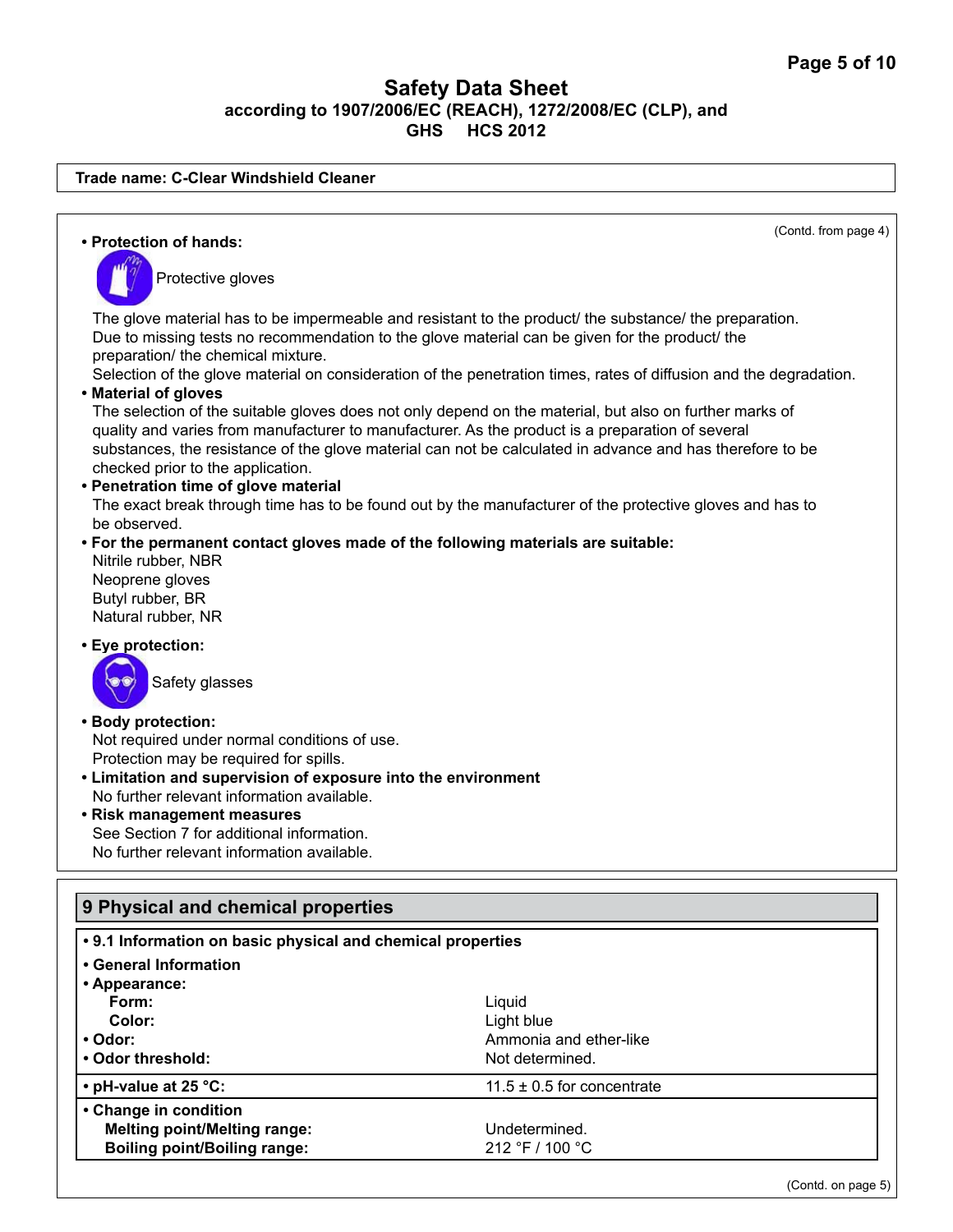**Trade name: C-Clear Windshield Cleaner**

|                                           | (Contd. from page 5)                                    |
|-------------------------------------------|---------------------------------------------------------|
| • Flash point:                            | $>218^{\circ}$ F (103°C)                                |
|                                           | Product determined not to support sustained combustion. |
| • Flammability (solid, gaseous):          | Not applicable.                                         |
| · Ignition temperature:                   | Not determined.                                         |
| • Decomposition temperature:              | Not determined.                                         |
| • Self-igniting:                          | Product is not self-igniting.                           |
| • Danger of explosion:                    | Product does not present an explosion hazard.           |
| <b>• Explosion limits:</b>                |                                                         |
| Lower:                                    | Not determined.                                         |
| Upper:                                    | Not determined.                                         |
| • Vapor pressure at 20 °C:                | Not determined.                                         |
| • Density at 20 °C:                       | $1.01$ g/cm <sup>3</sup>                                |
| • Relative density                        | Not determined.                                         |
| • Vapor density                           | Not determined.                                         |
| • Evaporation rate                        | Not determined.                                         |
| . Solubility in / Miscibility with water: | Fully miscible.                                         |
| • Partition coefficient                   |                                                         |
| (n-octanol/water):                        | Not determined.                                         |
| • Viscosity:                              |                                                         |
| Dynamic:                                  | Not determined.                                         |
| Kinematic:                                | Not determined.                                         |
| • Solvent content:                        |                                                         |
| <b>Organic solvents:</b>                  | 11.6 %                                                  |
| Water:                                    | 81.6%                                                   |
| <b>Solids content:</b>                    | 11.0 %                                                  |
| • 9.2 Other information                   | No further relevant information available.              |

## **10 Stability and reactivity**

- **10.1 Reactivity** Not determined.
- **10.2 Chemical stability**
- **Thermal decomposition / conditions to be avoided:**
- No decomposition if used and stored according to specifications. **• 10.3 Possibility of hazardous reactions**
- Toxic fumes may be released if heated above the decomposition point. Reacts with strong acids and alkali. Reacts with strong oxidizing agents.
- **10.4 Conditions to avoid** No further relevant information available.
- **10.5 Incompatible materials:** Strong oxidizing agents.
- **10.6 Hazardous decomposition products:**
- Sulphur oxides (SOx) Carbon monoxide and carbon dioxide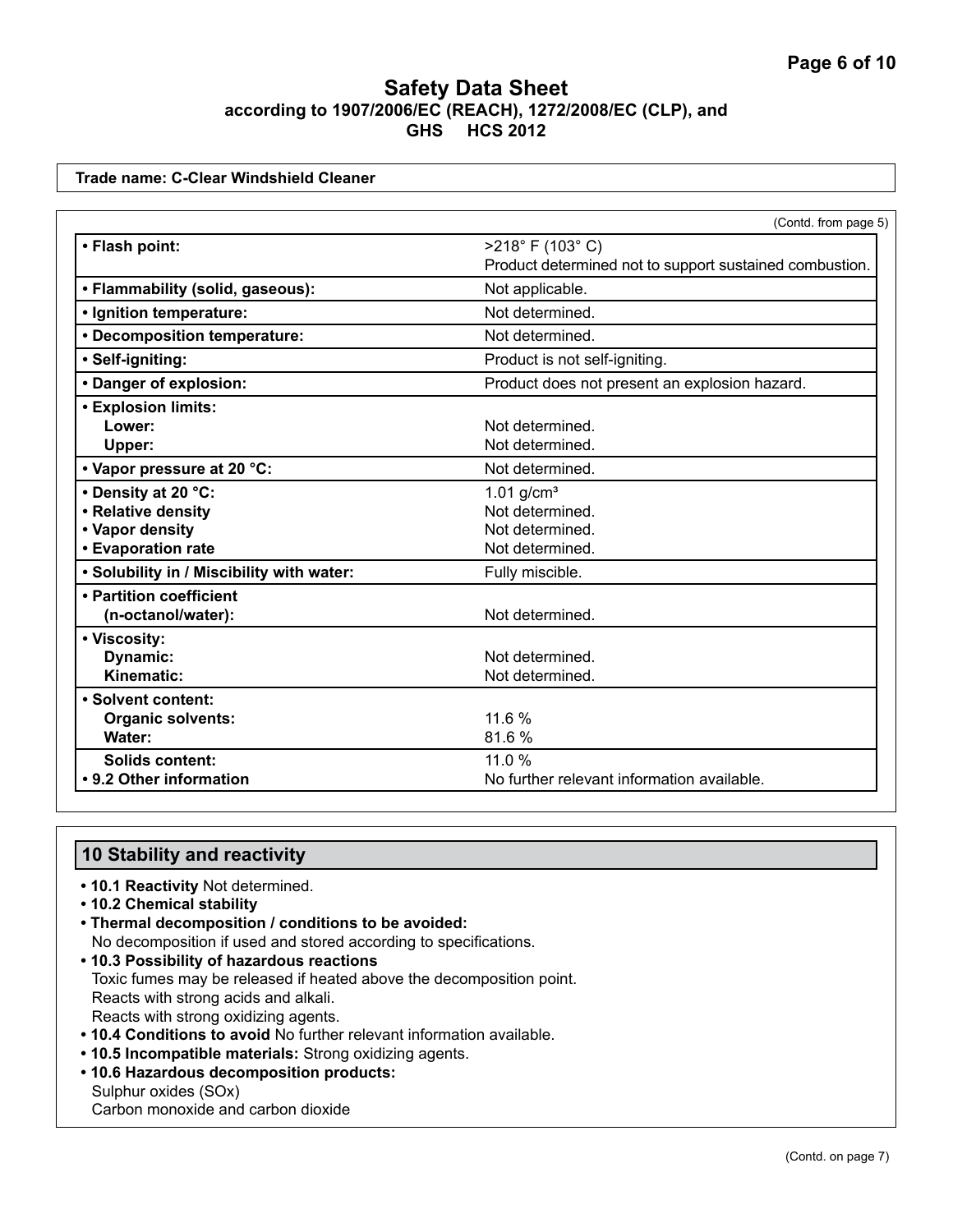**Trade name: C-Clear Windshield Cleaner**

(Contd. from page 6)

#### **11 Toxicological information**

**•11.1 Information on toxicological effects**

- **Acute toxicity:** >2,000 mg./kg. rat<5,000 mg./kg. rat
- **Primary irritant effect:**
- **on the skin:** Irritant to skin and mucous membranes.
- **on the eye:** Irritating effect.
- **Sensitization:** No sensitizing effects known.
- **Additional toxicological information:**

The product shows the following dangers according to the calculation method of the General EU Classification Guidelines for Preparations as issued in the latest version: Irritant

### **12 Ecological information**

- **12.1 Toxicity**
- **Aquatic toxicity:** The product contains materials that are harmful to the environment.
- **12.2 Persistence and degradability** The product is biodegradable.
- **12.3 Bioaccumulative potential** No further relevant information available.
- **12.4 Mobility in soil** No further relevant information available.
- **Additional ecological information:**
- **General notes:**

This statement was deduced from the properties of the single components.

Water hazard class 1 (German Regulation) (Self-assessment): slightly hazardous for water Do not allow undiluted product or large quantities of it to reach ground water, water course or sewage system. Due to available data on eliminability/decomposition and bioaccumulation potential prolonged term damage of the environment can not be excluded.

- **12.5 Results of PBT and vPvB assessment**
- **PBT:** Not applicable.
- **vPvB:** Not applicable.
- **12.6 Other adverse effects** No further relevant information available.

#### **13 Disposal considerations**

#### **• 13.1 Waste treatment methods**

**• Recommendation**

Small amounts may be diluted with plenty of water and washed away. Dispose of bigger amounts in accordance with Local Authority requirements.

Must not be disposed together with household garbage. Do not allow product to reach sewage system.

- **Uncleaned packaging:**
- **Recommendation:** Disposal must be made according to official regulations.
- **Recommended cleansing agents:** Water, if necessary together with cleansing agents.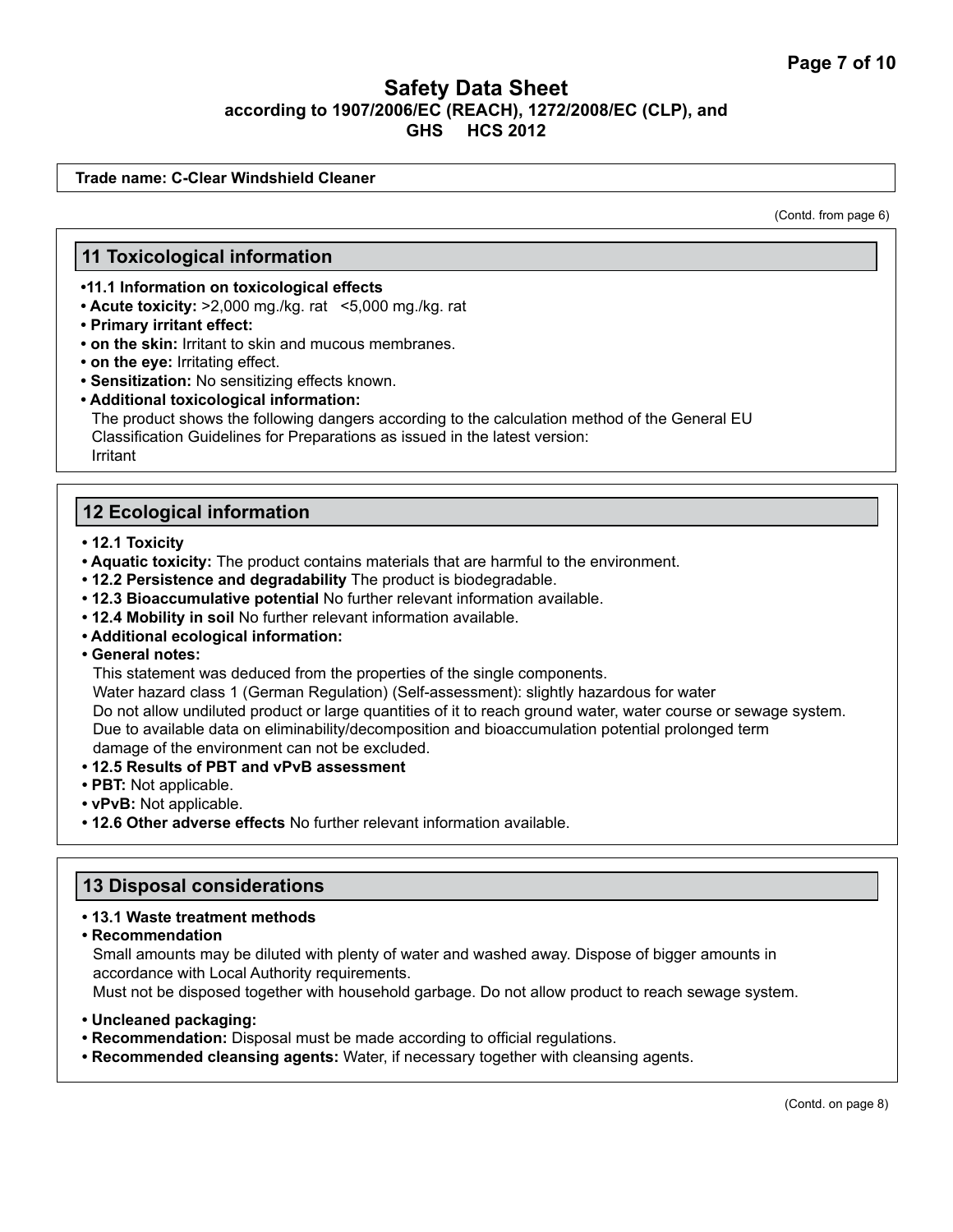**Trade name: C-Clear Windshield Cleaner**

(Contd. from page 7)

| <b>14 Transport information</b>                                                   |                                                                 |
|-----------------------------------------------------------------------------------|-----------------------------------------------------------------|
| • 14.1 UN-Number<br>• DOT, ADR, ADN, IMDG, IATA                                   | N/A                                                             |
| • 14.2 UN proper shipping name<br>• DOT, ADR, ADN, IMDG, IATA                     | Cleaning Compounds, NOI, liquid. Item 48580, Sub 3.<br>Class 55 |
| • 14.3 Transport hazard class(es)                                                 |                                                                 |
| • DOT, ADR, ADN, IMDG, IATA<br>• Class                                            | N/A                                                             |
| • 14.4 Packing group<br>• DOT, ADR, IMDG, IATA                                    | N/A                                                             |
| • 14.5 Environmental hazards:<br>• Marine pollutant:                              | No.                                                             |
| • 14.6 Special precautions for user                                               | Not applicable.                                                 |
| • 14.7 Transport in bulk according to Annex II of<br>MARPOL73/78 and the IBC Code | Cleaning Compounds, NOI, liquid. Item 48580, Sub 3.<br>Class 55 |
| • UN "Model Regulation":                                                          | Cleaning Compounds, NOI, liquid. Item 48580, Sub 3.<br>Class 55 |

## **15 Regulatory information**

**• 15.1 Safety, health and environmental regulations/legislation specific for the substance or mixture**

**• United States (USA)**

**• SARA**

**• Section 355 (extremely hazardous substances):**

None of the ingredients is listed.

**• Section 313 (Specific toxic chemical listings):**

None of the ingredients is listed.

#### **• TSCA (Toxic Substances Control Act):**

All ingredients are listed.

**• Proposition 65 (California):**

**• Chemicals known to cause cancer:**

None of the ingredients is listed.

#### **• Chemicals known to cause reproductive toxicity for females:**

None of the ingredients is listed.

**• Chemicals known to cause reproductive toxicity for males:**

None of the ingredients is listed.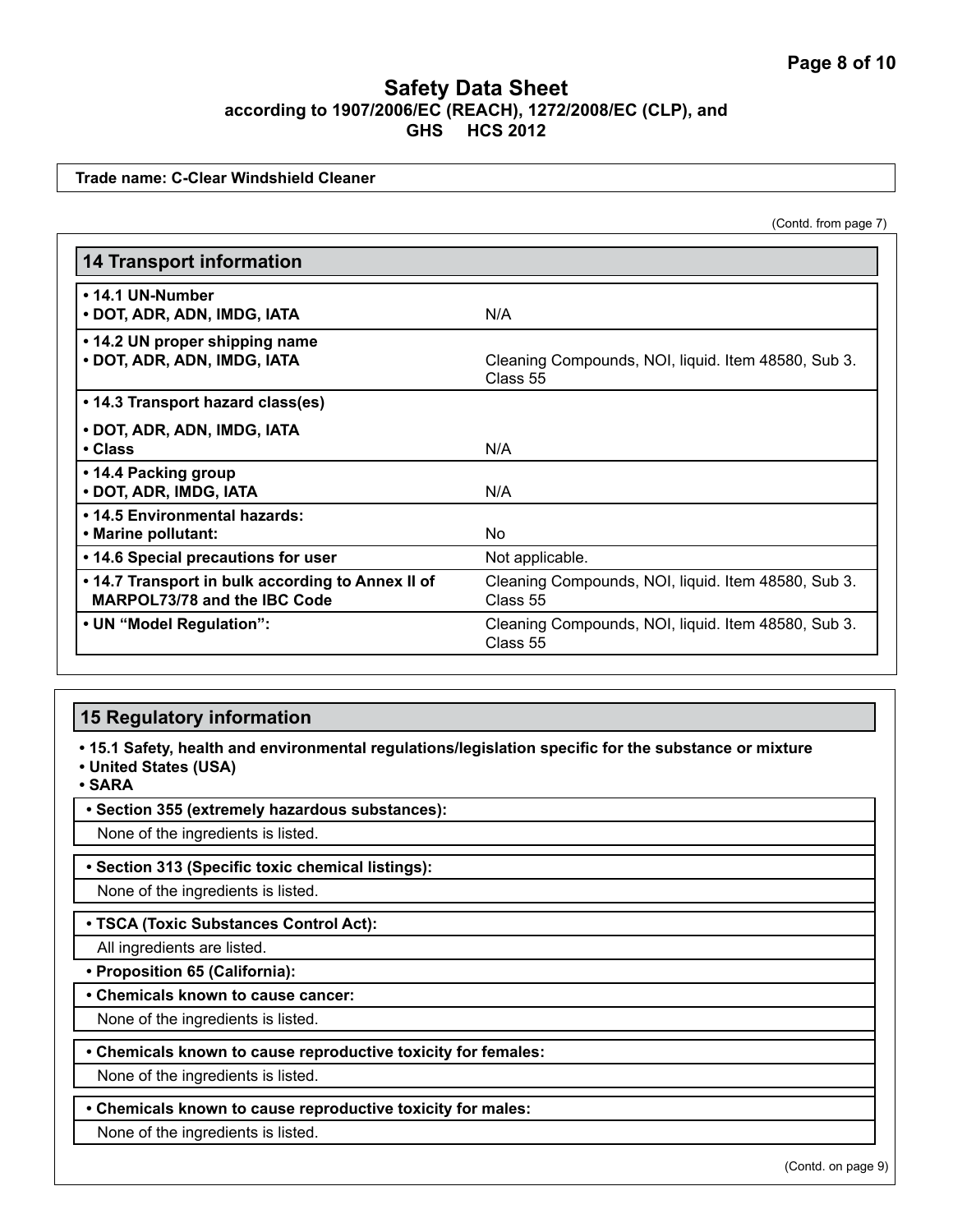|                             | Trade name: C-Clear Windshield Cleaner                                                                     |                      |
|-----------------------------|------------------------------------------------------------------------------------------------------------|----------------------|
|                             |                                                                                                            |                      |
|                             |                                                                                                            | (Contd. from page 8) |
|                             | • Chemicals known to cause developmental toxicity:                                                         |                      |
|                             | Ethanol - listing refers specifically to alcoholic beverage consumption and is not applicable for product. |                      |
| 64-17-5                     | ethanol                                                                                                    |                      |
| • Carcinogenic Categories   |                                                                                                            |                      |
|                             | • EPA (Environmental Protection Agency)                                                                    |                      |
|                             | None of the ingredients is listed.                                                                         |                      |
|                             | • IARC (International Agency for Research on Cancer)                                                       |                      |
| 64-17-5                     | ethanol                                                                                                    | 1                    |
|                             | • TLV (Threshold Limit Value established by ACGIH)                                                         |                      |
| 64-17-5                     | ethanol                                                                                                    | A <sub>3</sub>       |
|                             | . NIOSH-Ca (National Institute for Occupational Safety and Health)                                         |                      |
|                             | None of the ingredients is listed.                                                                         |                      |
|                             | • OSHA-Ca (Occupational Safety & Health Administration)                                                    |                      |
| All ingredients are listed. |                                                                                                            |                      |
| • Canada                    |                                                                                                            |                      |
|                             | • Canadian Domestic Substances List (DSL)                                                                  |                      |
| All ingredients are listed. |                                                                                                            |                      |
|                             | • Canadian Ingredient Disclosure list (limit 0.1%)                                                         |                      |
| 64-17-5                     | ethanol                                                                                                    |                      |
|                             | • Canadian Ingredient Disclosure list (limit 1%)                                                           |                      |
| 107-98-2                    | 1-methoxy-2-propanol                                                                                       |                      |
|                             |                                                                                                            |                      |

**• 15.2 Chemical safety assessment:** A Chemical Safety Assessment has not been carried out.

| 16 Other information                                                                                            |
|-----------------------------------------------------------------------------------------------------------------|
| This information is based on our present knowledge. However, this shall not constitute a guarantee for any spe- |

cific product features and shall not establish a legally valid contractual relationship.

**• Relevant phrases**

- H225 Highly flammable.<br>H226 Flammable liquid a
- H226 Flammable liquid and vapor.<br>H302 Harmful if swallowed.
- Harmful if swallowed.
- H314 Causes severe skin burns and eye damage.<br>H315 Causes skin irritation.
- Causes skin irritation.
- H318 Causes serious eye damage.<br>H319 Causes serious eye irritation.
- Causes serious eye irritation.